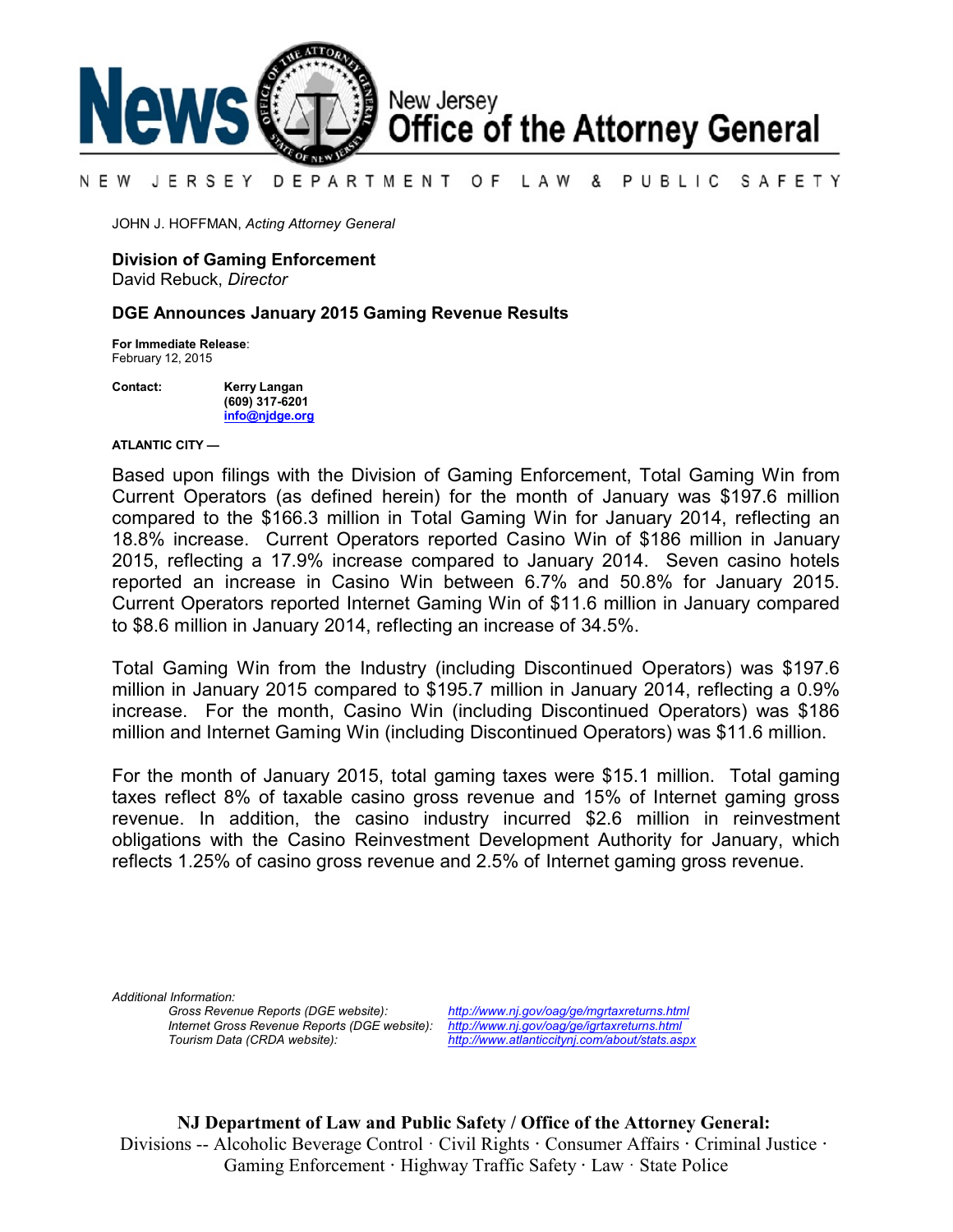# **JANUARY 2015 STATISTICS**

## *GAMING WIN INFORMATION*

| 2015<br>125,511,940<br>60,471,480             | 2014<br>\$<br>130,069,469 | \$<br>\$<br>(4, 557, 529) | $\%$   |
|-----------------------------------------------|---------------------------|---------------------------|--------|
|                                               |                           |                           |        |
|                                               |                           |                           | (3.5)  |
|                                               | 56,217,660                | 4,253,820                 | 7.6    |
| 185,983,420                                   | 186,287,129               | (303, 709)                | (0.2)  |
| 2,299,426                                     | 3,442,271                 | (1, 142, 845)             | (33.2) |
| 9,267,911                                     | 6,018,786                 | 3,249,125                 | 54.0   |
| 11,567,337                                    | 9,461,057                 | 2,106,280                 | 22.3   |
| 197,550,757                                   | 195,748,186               | 1,802,571                 | 0.9    |
|                                               | 29,452,643                | (29, 452, 643)            | n/a    |
| \$197,550,757                                 | \$166,295,543             | \$31,255,214              | 18.8   |
| <b>GROSS REVENUE AND CRDA TAX INFORMATION</b> |                           |                           |        |
|                                               |                           |                           |        |

|              | <b>Total CRDA</b><br>Obligations (c) |           |     | Total<br>Gaming Taxes (d) |  |  |
|--------------|--------------------------------------|-----------|-----|---------------------------|--|--|
| January 2015 | \$.                                  | 2,614,063 | -SS | 15,118,368                |  |  |

(a) Discountinued Operators reflect ceased operators that did not report win during the last day of the current month.

(b) Current Operators reflect active operators reporting win during the last day of the current month.

(c) Total CRDA Obligations reflect 1.25% of casino gross revenue and 2.5% of Internet gaming gross revenue.

(d) Total Gaming Taxes reflect 8% of taxable casino gross revenue and 15% of Internet gaming gross revenue. Taxable casino gross revenue reflects casino gross revenue less the deduction for eligible promotional gaming credits. Gross Revenue is not Win, is unaudited, and subject to adjustment. Year-to-Date Gross Revenue amount includes any amendments received since the prior monthly press release.

As of February 12, 2015